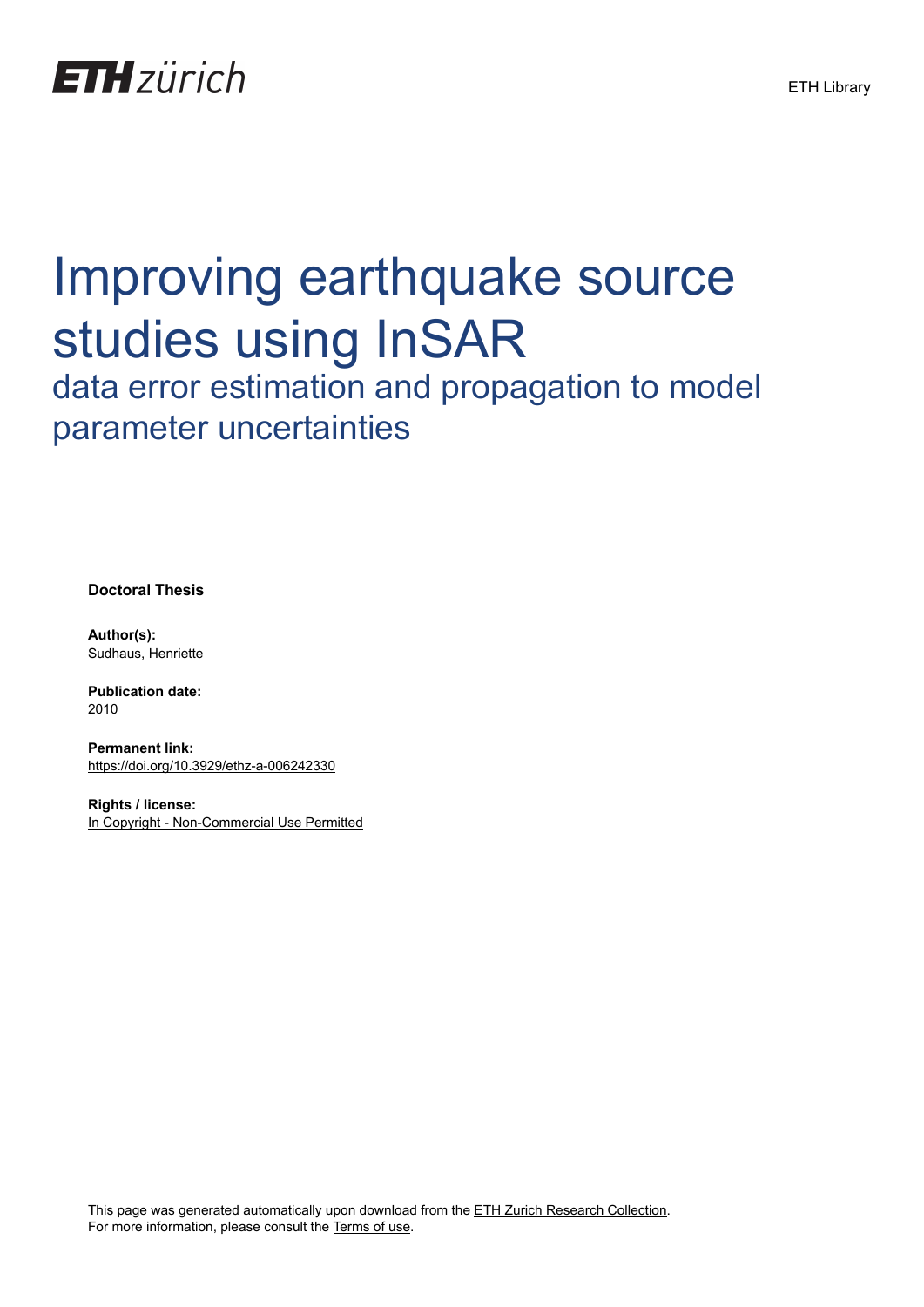Diss. ETH No. 18966

### Improving earthquake source studies using InSAR: data error estimation and propagation to model parameter uncertainties

A dissertation submitted to

ETH ZURICH

for the degree of

#### DOCTOR OF SCIENCES

presented by

HENRIETTE SUDHAUS

Dipl. Geophys.,

University of Karlsruhe (Germany) born January 13, 1977 citizen of Germany

accepted on the recommendation of

Prof. Dr. Domenico Giardini, examiner

Prof. Dr. Sigurjón Jónsson, co-examiner

Prof. Dr. Paul Martin Mai, co-examiner Prof. Dr. Pierre Briole, co-examiner

Zurich, 2010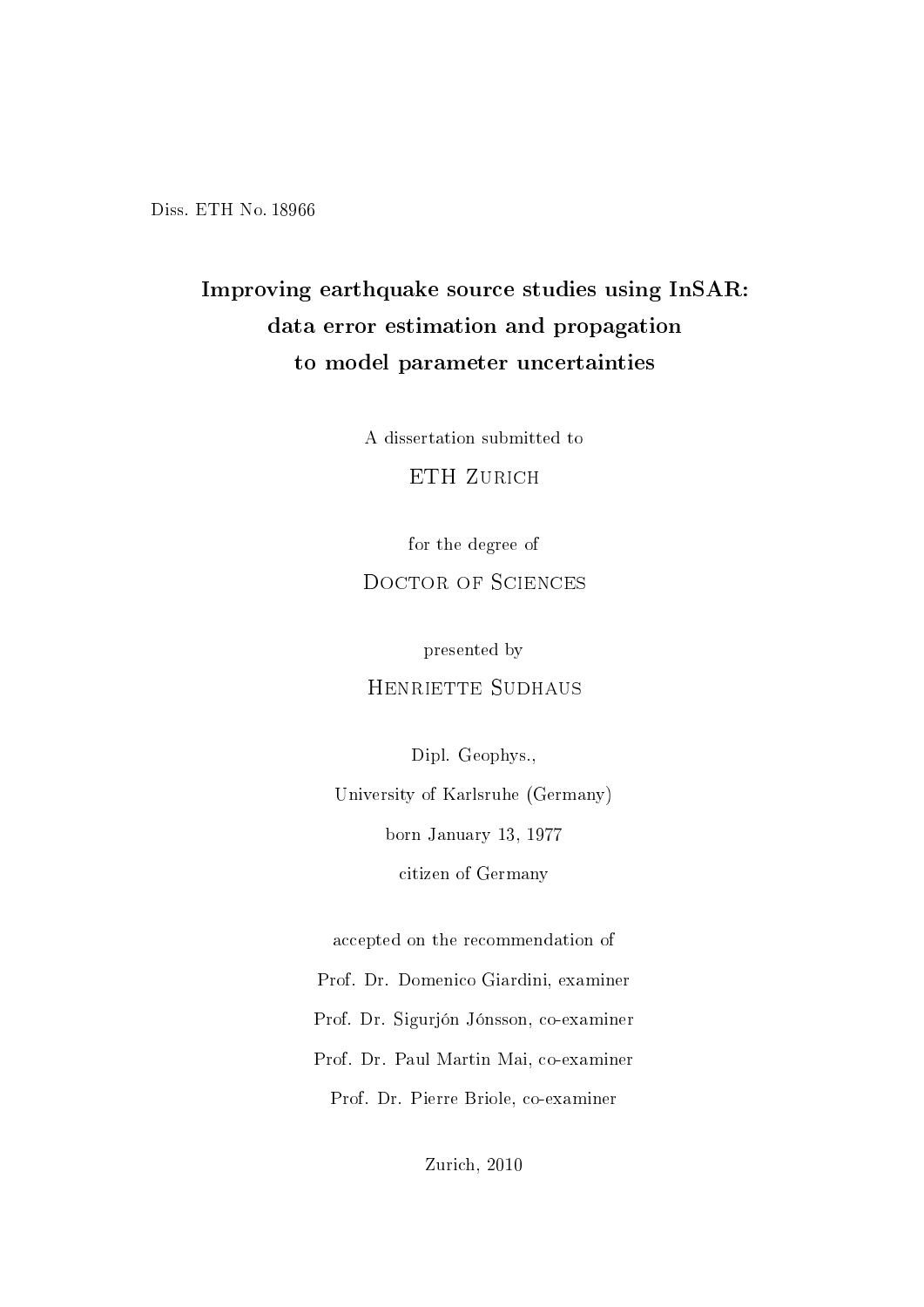## Zusammenfassung

Unsere Möglichkeiten Erdbebenguellen direkt zu beobachten sind begrenzt. Um die Natur von Erdbeben besser zu verstehen, müssen wir die uns zu Verfügung stehenden indirekten Beobachtungen bestmöglich nutzen. In der vorgelegten Arbeit messe ich mit interferometric synthetic aperture RADAR (InSAR) die durch flache Erdbeben verursachten Oberflächendeformationen, um Parameter von Erdbebenquellen zu bestimmen. In zwei Fallstudien zeige ich Strategien auf zur gewinnbringenden Kombination von mehreren InSAR und GPS Datensätzen durch eine sinnvolle Datengewichtung. Da der Fehler von InSAR Daten räumlich korreliert ist, basieren unsere Datengewichte auf der vollständigen Datenfehlerkovarianzmatrix. Ich schätze die individuelle Datenfehlerkovarianzfunktion mithilfe von Variogrammen und Covariogrammen empirisch in den Interferogrammen. Weiterhin berechne ich aus den Kovarianzfunktionen synthetische Datenfehler mit welchen in wiederholten Optimierungen Modelparameterunsicherheiten abgeschätzt werden.

In der ersten Fallstudie untersuchte ich das 2000er Kleifarvatn Erdbeben in Südwest-Island für welches bereits Erdbebenmodelle existierten. Ich zeige hier. dass durch den Gebrauch von Interferogrammen aus verschiedenen Blickwinkeln Erdbebenmodelle verbessert werden können. Das dynamisch getriggerte M5.9 Erdbeben trat auf einer bisher unbekannten Störung auf und in einer Entfernung von nur 20 km zur isländischen Hauptstadt Reykjavík. Die früheren Erdbebenmodelle waren von Modelparameterkopplungen betroffen, welche durch den Einsatz von zusätzlichen Daten und der kovarianzbasierten Gewichtung effektiv unterdrückt werden konnten.

In der zweiten Fallstudie kombinierte ich InSAR-Daten unterschliedicher Wellenlänge (C-Band und L-Band), um das 1997er Zirkuh Erdbeben im Iran zu untersuchen. Dieses M7.2 Erdbeben zeigt einen gekrümmten, segmentierten und 125 km langen Oberflächenbruch, an welchem in Feldmessungen grosse Variationen im lateralen und vertikalen Versatz festgestellt wurden. Bisher war nur wenig über den Tiefenverlauf des Bebens bekannt. Ich lege ein komplexes Erdbebenmodell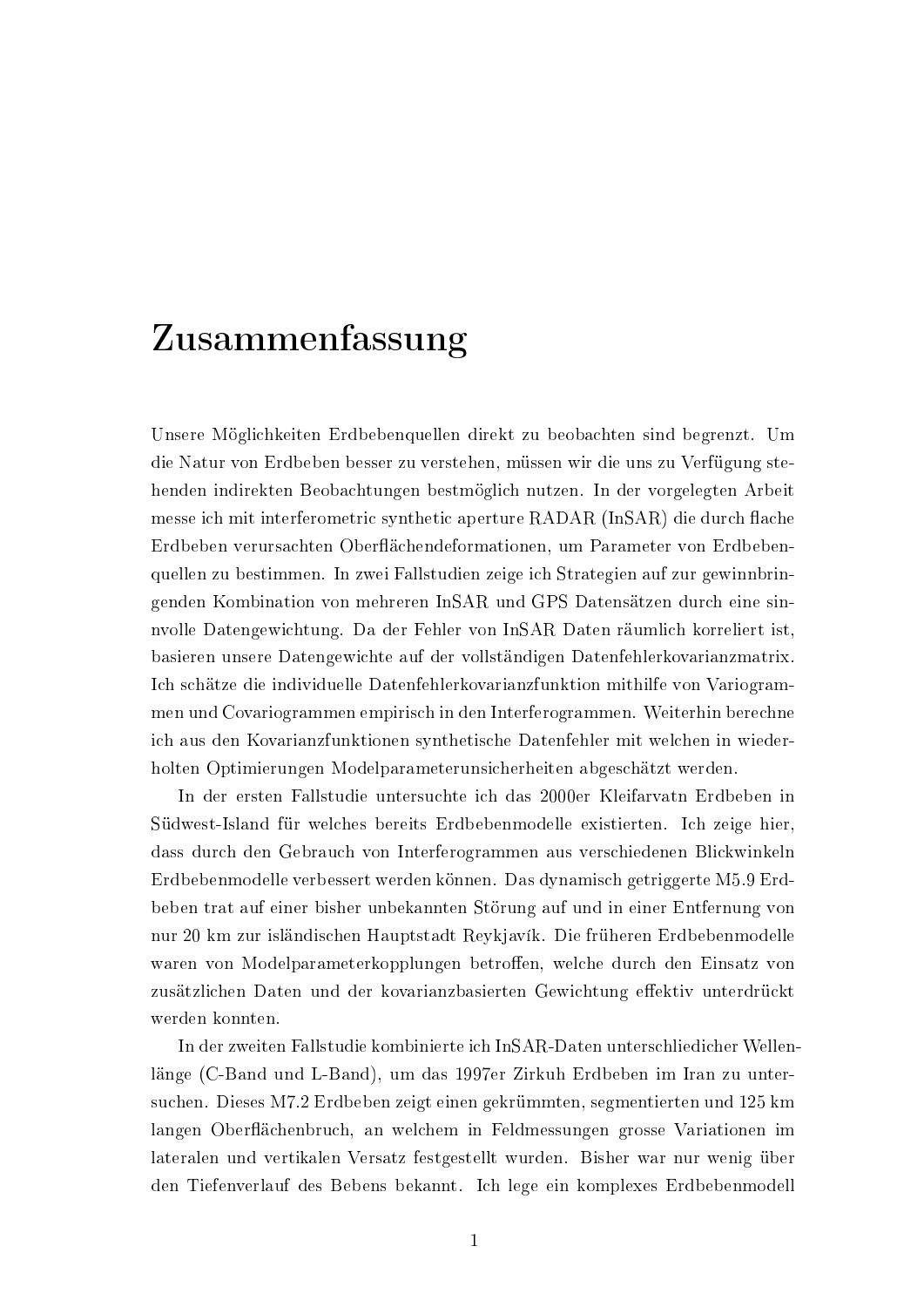#### ZUSAMMENFASSUNG

des Zirkuh Erdbebens vor und zeige eine Anwendung von importance sampling zur Analyse der Modelparameterwahrscheinlichkeiten und Modelparameterkorrelationen. Mit der Ausschöpfung der InSAR Datenarchive und einer sorgfältigen Einbindung der Daten in Erdbebenmodellierungen werden unsere Ergebnisse eine bessere Basis für weiterführende Erdbebenforschung bilden.